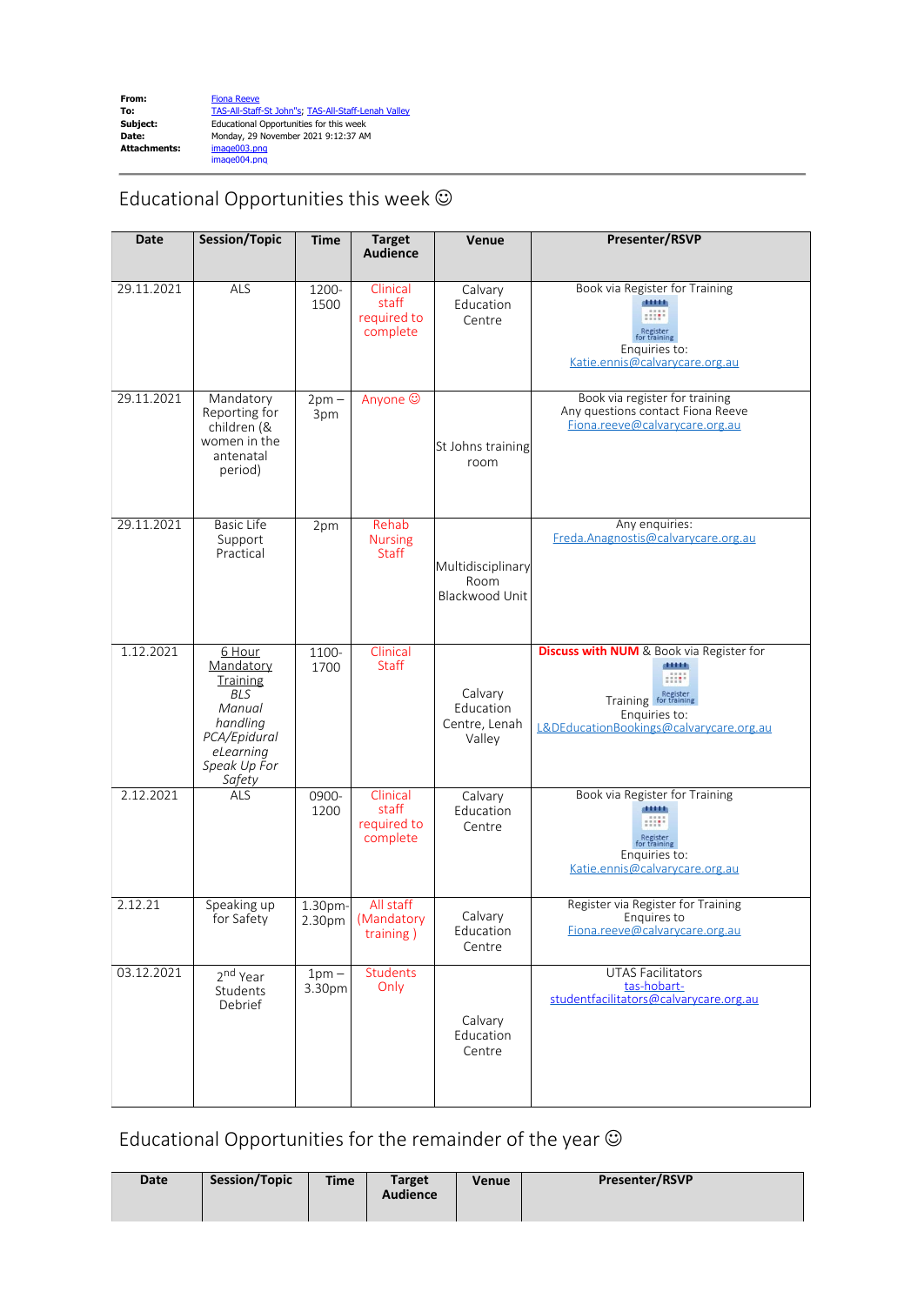| 6.12.2021  | Biennial<br>Manual<br>Handling<br>(Admin)                                                                         | $10:00 -$<br>11:00 | <b>CSJH Admin</b>                                 | <b>CSJH</b><br><b>Training</b><br>Room | Enquiries to:<br>caroline.alexander@calvarycare.org.au                                                                   |
|------------|-------------------------------------------------------------------------------------------------------------------|--------------------|---------------------------------------------------|----------------------------------------|--------------------------------------------------------------------------------------------------------------------------|
| 7.12.2021  | Biennial<br>Manual<br>Handling<br>(Admin)                                                                         | $10:00 -$<br>11:00 | <b>CSJH Admin</b>                                 | <b>CSJH</b><br>Training<br>Room        | Enquiries to:<br>caroline.alexander@calvarycare.org.au                                                                   |
| 7.12.2021  | Paediatric<br>clinical supper<br>-presenters<br>Dr. Ahmed<br>Mohamad, Dr.<br>Wendy Falloon<br>& Kevin<br>Holliday | $5:30-$<br>8pm     | All staff<br>caring for<br>Paediatric<br>patients | Calvary<br>Education<br>Centre         | Book via Register for Training<br><br>Register<br>for training<br>Enquires to<br>L&DEducationBookings@calvarycare.org.au |
| 8.12.2021  | Speaking up<br>for safety                                                                                         | $1 - 2pm$          | All staff<br>(Mandatory<br>Training)              | St Johns<br>training<br>room           | Register via Register for training<br>Enquires to<br>Fiona.reeve@calvarycare.org.au                                      |
| 9.12.21    | Speaking up<br>for safety                                                                                         | $2.45 -$<br>3.45pm | All staff<br>clinical and<br>non clinical         | St Johns<br>Training<br>Room           | Register via Register for training<br>Enquires to<br>Fiona.reeve@calvarycare.org.au                                      |
| 10.12.2021 | 2 <sup>nd</sup> Year<br>Students<br>Debrief                                                                       | $1pm -$<br>3.30pm  | <b>Students</b><br>Only                           | Calvary<br>Education<br>Centre         | <b>UTAS Facilitators</b><br>tas-hobart-<br>studentfacilitators@calvarycare.org.au                                        |
| 13.12.2021 | Hospital Wide<br>Orientation                                                                                      | $8am -$<br>4.30pm  | New staff<br>only                                 | Calvary<br>Education<br>Centre         | Via Belinda Benson<br>Belinda.benson@calvarycare.org.au                                                                  |
| 13.12.2021 | Biennial<br>Manual<br>Handling<br>(Admin)                                                                         | $10:00 -$<br>11:00 | <b>CSJH Admin</b>                                 | <b>CSJH</b><br>Training<br>Room        | Enquiries to:<br>caroline.alexander@calvarycare.org.au                                                                   |
| 15.12.2021 | Biennial<br>Manual                                                                                                | $10:00 -$          | <b>CLVH Admin</b>                                 | <b>CLVH</b><br>Computer                | Enquiries to:                                                                                                            |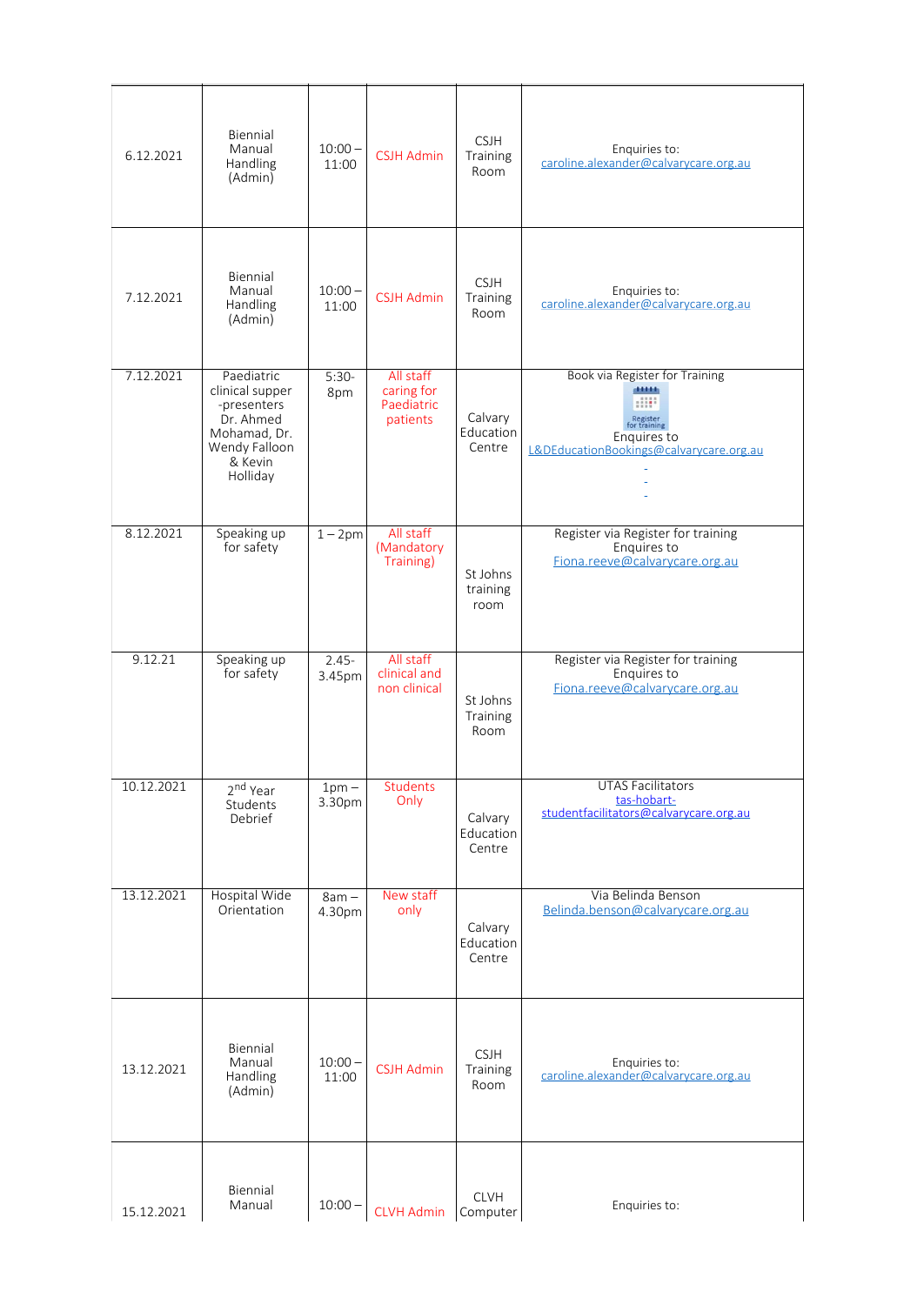|            | Handling<br>(Admin)                       | 11:00                 |                                           | Lab                                                | caroline.alexander@calvarycare.org.au                                                                                                  |
|------------|-------------------------------------------|-----------------------|-------------------------------------------|----------------------------------------------------|----------------------------------------------------------------------------------------------------------------------------------------|
| 15.12.21   | Speaking up<br>for safety                 | $1-2pm$               | All staff<br>(Mandatory)                  | St Johns<br><b>Training</b><br>room                | Register via Register for training<br>Enquires to<br>Fiona.reeve@calvarycare.org.au                                                    |
| 15.12.2021 | <b>ALS</b>                                | 0930-<br>1230         | Clinical staff<br>required to<br>complete | Calvary<br>Education<br>Centre                     | Book via Register for Training<br>$\frac{1}{2}$<br>Register<br>for training<br>Enquiries to:<br>Katie.ennis@calvarycare.org.au         |
| 15.12.2021 | R4K                                       | 1230-<br>1400         | Clinical staff<br>required to<br>complete | Calvary<br>Education<br>Centre,<br>Lenah<br>Valley | Book via Register for Training<br><b>TELET</b><br>Register<br>for training<br>Enquiries to:<br>L&DeducationBookings@calvarycare.org.au |
| 15.12.2021 | IV cannulation                            | $3:00-$<br>5:00pm     | RN's only                                 | Calvary<br>Education<br>Centre                     | Bookings on Register for Training<br>or enquiries to<br>Alyson.coombe@calvarycare.org.au                                               |
| 16.12.21   | Speaking up<br>for Safety                 | 1.30pm-<br>2.30pm     | All staff<br>(Mandatory<br>training)      | Calvary<br>Education<br>Centre                     | Register via Register for Training<br>Enquires to Fiona.reeve@calvarycare.org.au                                                       |
| 16.12.21   | Speaking up<br>for Safety                 | 2.45pm<br>-<br>3.45pm | All staff<br>Mandatory<br><b>Training</b> | St Johns<br>Training<br>Room                       | Register via Register for training<br>Enquires to<br>Fiona.reeve@calvarycare.org.au                                                    |
| 16.12.2021 | Biennial<br>Manual<br>Handling<br>(Admin) | $10:00 -$<br>11:00    | <b>CSJH Admin</b>                         | <b>CSJH</b><br>Training<br>Room                    | Enquiries to:<br>caroline.alexander@calvarycare.org.au                                                                                 |
| 16.12.2021 | Biennial<br>Manual<br>Handling<br>(Admin) | $12:00 -$<br>13:00    | <b>CLVH Admin</b>                         | <b>CLVH</b><br>Computer<br>Lab                     | Enquiries to:<br>caroline.alexander@calvarycare.org.au                                                                                 |

**Fiona Reeve**

Learning & Development Manager



Calvary Lenah Valley Hospital 49 Augusta Rd**,** Lenah Valley**,** TAS**,** 7008 **P:** 03 6278 5159 **E:** [Fiona.Reeve@calvarycare.org.au](mailto:Fiona.Reeve@calvarycare.org.au)